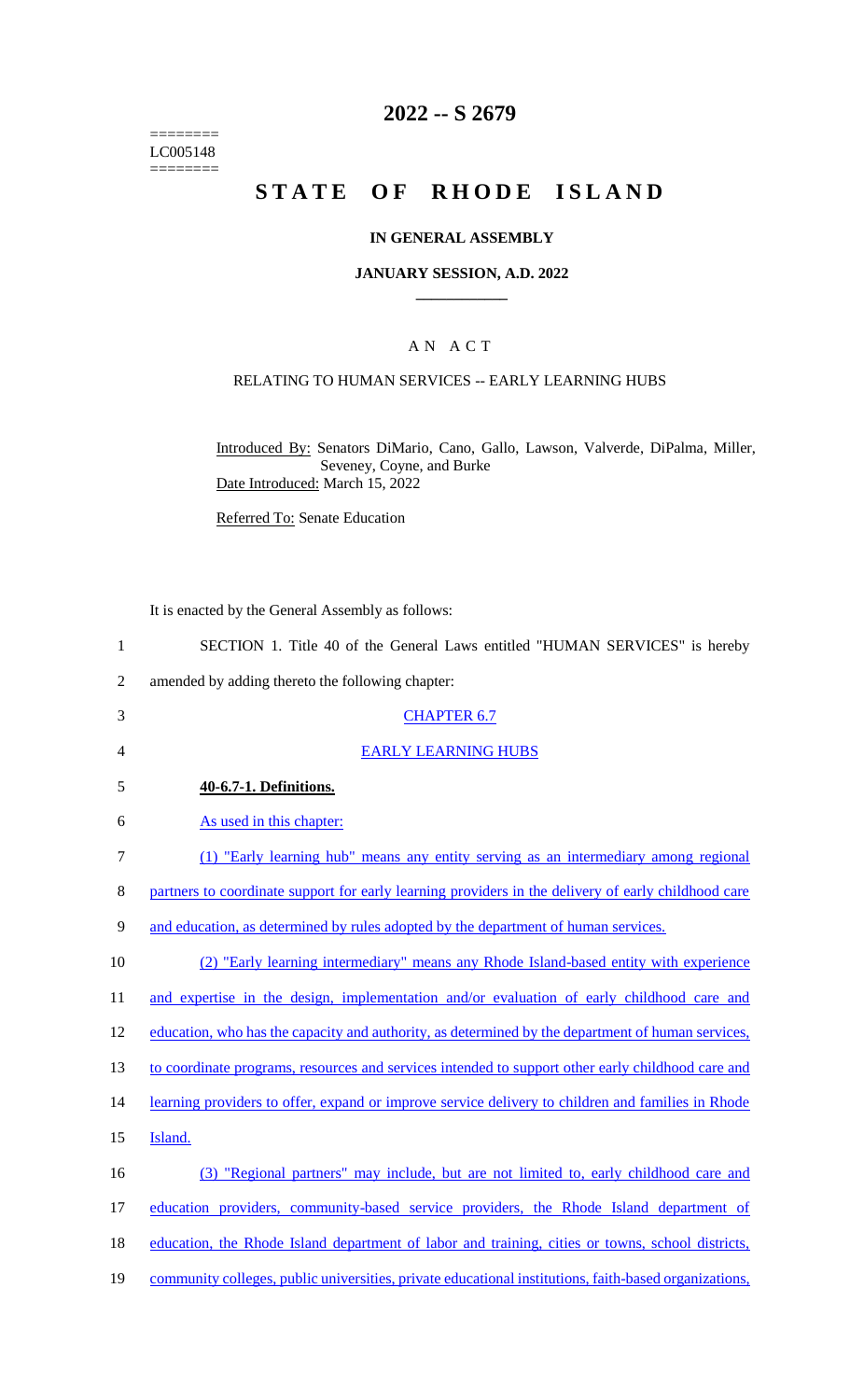### 1 and tribes.

| $\sqrt{2}$       | 40-6.7-2. Early learning hubs established.                                                         |
|------------------|----------------------------------------------------------------------------------------------------|
| $\mathfrak{Z}$   | (a) The department of human services shall establish no more than five (5) early learning          |
| $\overline{4}$   | hubs throughout the state, coordinated by early learning intermediaries identified by the          |
| 5                | department.                                                                                        |
| 6                | (b) Led by early learning intermediaries, the early learning hubs, shall serve as one-stop         |
| $\boldsymbol{7}$ | service centers to support early childhood care and education providers, and those looking to      |
| $8\,$            | become providers, to access resources, receive technical assistance, achieve licensing and other   |
| 9                | quality standards, recruit and retain qualified staff, and deliver high-quality early childhood    |
| 10               | services.                                                                                          |
| 11               | (c) The department shall ensure that early learning hubs:                                          |
| 12               | (i) Conduct outreach to early childhood care and education providers to assess the most            |
| 13               | critical needs facing providers in the delivery of high-quality services to children and families; |
| 14               | (ii) Convene and coordinate regional partners for the purpose of coordinating resources            |
| 15               | and services aimed at building capacity among early childhood care and education providers;        |
| 16               | (iii) Reduce barriers facing prospective, new or existing early childhood care and education       |
| 17               | providers in establishing, expanding or improving programs in the early childhood care and         |
| 18               | learning system in Rhode Island;                                                                   |
| 19               | (iv) Evaluate the impact of enhanced and streamlined services to providers through                 |
| 20               | measures defined by the department.                                                                |
| 21               | (d) The department of human services may promulgate rules and regulations to achieve the           |
| 22               | purpose of this chapter.                                                                           |
| 23               | 40-6.7-3. Proposals and requirements.                                                              |
| 24               | (a) The department shall implement a process for requesting proposals from entities to             |
| 25               | become early learning hubs. Proposals submitted under this subsection must comply with criteria    |
| 26               | and requirements adopted by the department by rule, including:                                     |
| 27               | (1) The entity will be able to coordinate early learning provider support services.                |
| 28               | (2) The entity will ensure that the support services will be in alignment with, and further        |
| 29               | the quality standards defined by the department of human services and department of elementary     |
| 30               | and secondary education.                                                                           |
| 31               | (3) The entity will be able to integrate efforts among education and workforce providers,          |
| 32               | providers of health and human services and providers of other programs and services in the         |
| 33               | community.                                                                                         |
| 34               | (4) The entity will use coordinated and transparent budgeting.                                     |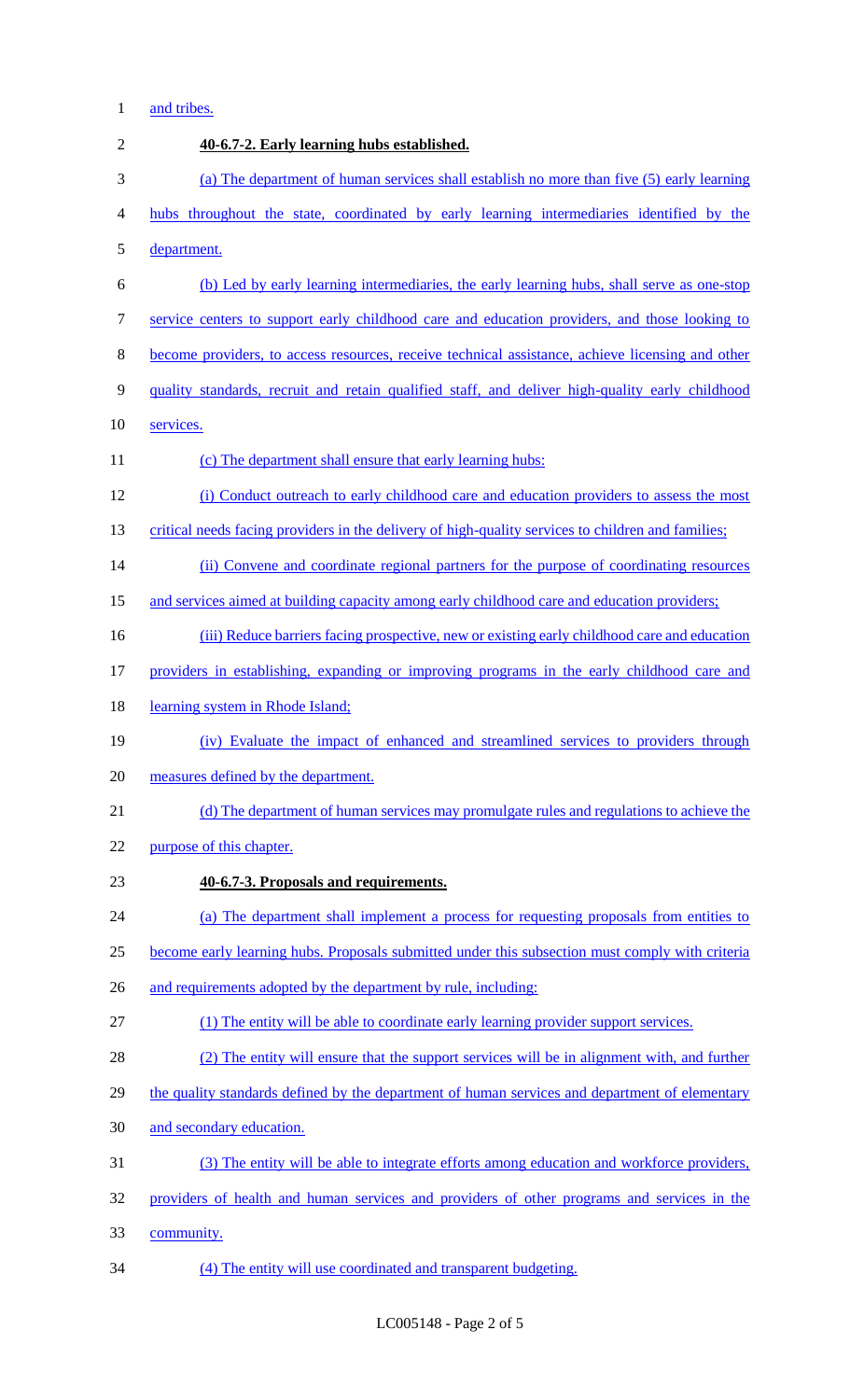| $\mathbf{1}$   | (5) The entity will operate in a fiscally sound manner.                                              |
|----------------|------------------------------------------------------------------------------------------------------|
| $\overline{2}$ | (6) The entity must have or establish a community advisory body that:                                |
| 3              | (i) Has the authority to initiate audits, recommend the terms of a contract and provide              |
| 4              | reports to the public and to the department on the outcomes of the provision of early learning       |
| 5              | services to the community served by the entity.                                                      |
| 6              | (ii) Has members selected through a transparent process and includes both public and                 |
| 7              | private entities, locally based parents and service recipients, social service providers, childcare  |
| 8              | providers, and representatives of local governments from the service area.                           |
| 9              | (7) The entity will collaborate on documentation related to coordinated services with public         |
| 10             | and private entities that are identified by the department as providers of services that advance the |
| 11             | early learning of children.                                                                          |
| 12             | (8) The entity will serve a community that is based on the population and service needs of           |
| 13             | the community and will demonstrate the ability to improve results for children served by the         |
| 14             | providers in the early learning hub's network.                                                       |
| 15             | (9) The entity will be able to raise and leverage significant funds from public and private          |
| 16             | sources and to secure in-kind support to support early learning services coordinated by the entity   |
| 17             | and operate in a fiscally sound manner.                                                              |
| 18             | (10) The entity may provide administrative support, such as, but not limited to, payroll,            |
| 19             | inventory, or staffing support, to providers within the entity's early learning hub.                 |
| 20             | (11) The entity meets any other qualifications established by the department.                        |
| 21             | (d) The department may adopt by rule requirements that are in addition to the requirements           |
| 22             | described in this section that an entity must meet to qualify as an early learning hub. When         |
| 23             | developing the additional requirements, the department must use a statewide public process of        |
| 24             | community engagement that is consistent with the requirements of the federal Head Start Act.         |
| 25             | (e) When determining whether to designate an entity as an early learning hub, the                    |
| 26             | department shall balance the following factors:                                                      |
| 27             | (1) The entity's ability to engage the community and be involved in the community.                   |
| 28             | (2) The entity's ability to produce outcomes that benefit children.                                  |
| 29             | (3) The entity's resourcefulness.                                                                    |
| 30             | (4) The entity's use, or proposed use, of evidence-based practices.                                  |
| 31             | (5) The entity's ability to develop a mixed delivery early childcare system that includes            |
| 32             | infant childcare and pre-Kindergarten education.                                                     |
| 33             | (f) The department shall use appropriate and relevant metrics for the purpose of providing           |
| 34             | funding to early learning hubs designated under this section. The metrics must:                      |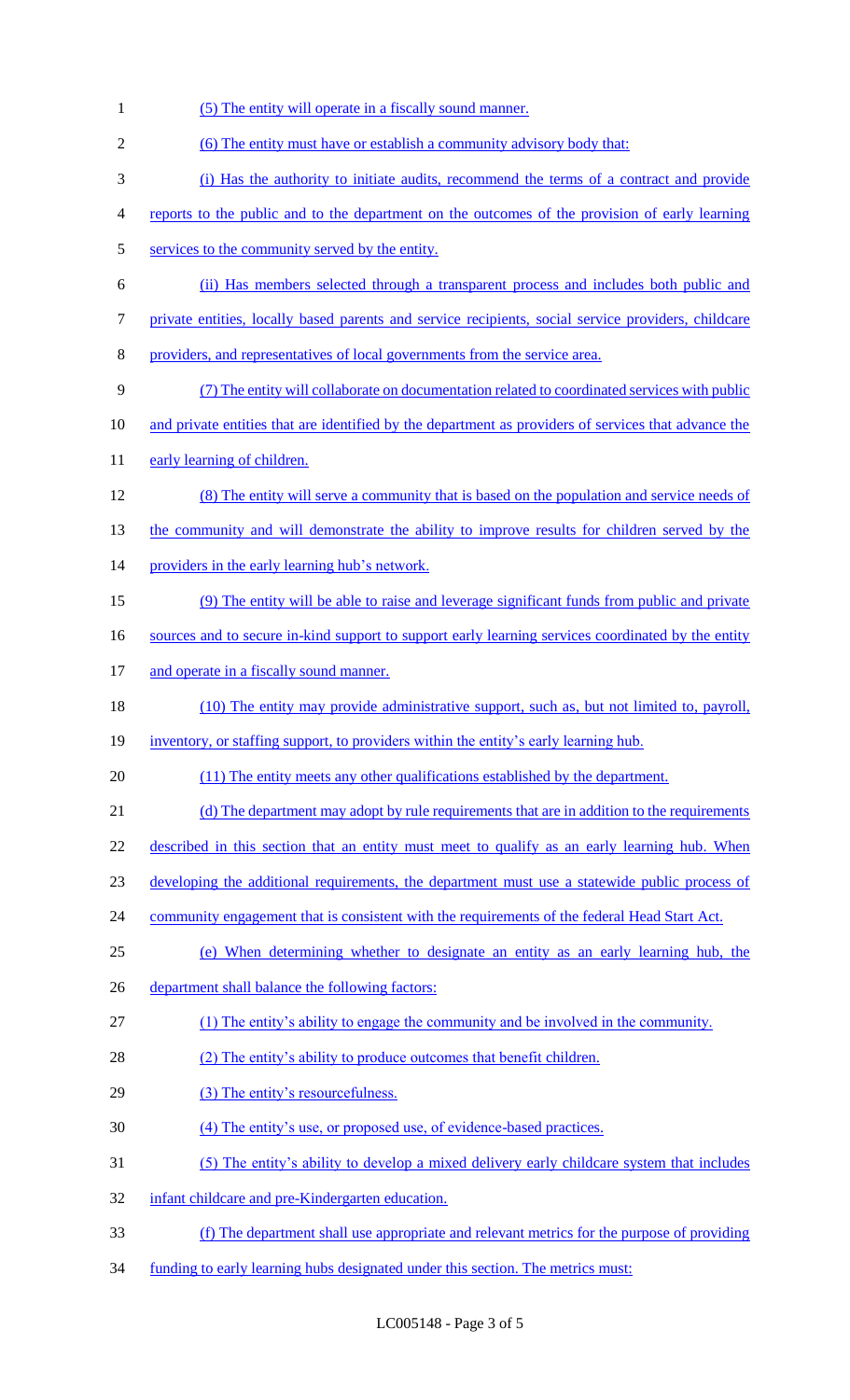- 1 (1) Focus on community readiness, high capacity development and progress toward
- 2 tracking child outcomes;
- 3 (2) Establish a baseline of information for the area to be served by the early learning hub,
- 4 including information about the inclusion of community partners in the governance structure of the
- 5 early learning hub, the availability of data on local programs and outcomes and the success in
- 6 leveraging private, nonprofit and other governmental resources for early learning; and
- 7 (3) Include child performance metrics.
- 8 (g) An entity designated as part of an early learning hub may not use more than fifteen
- 9 percent (15%) of the monies received by the entity from the department to pay administrative costs
- 10 of the entity.
- 11 SECTION 2. This act shall take effect upon passage.

#### ======== LC005148 ========